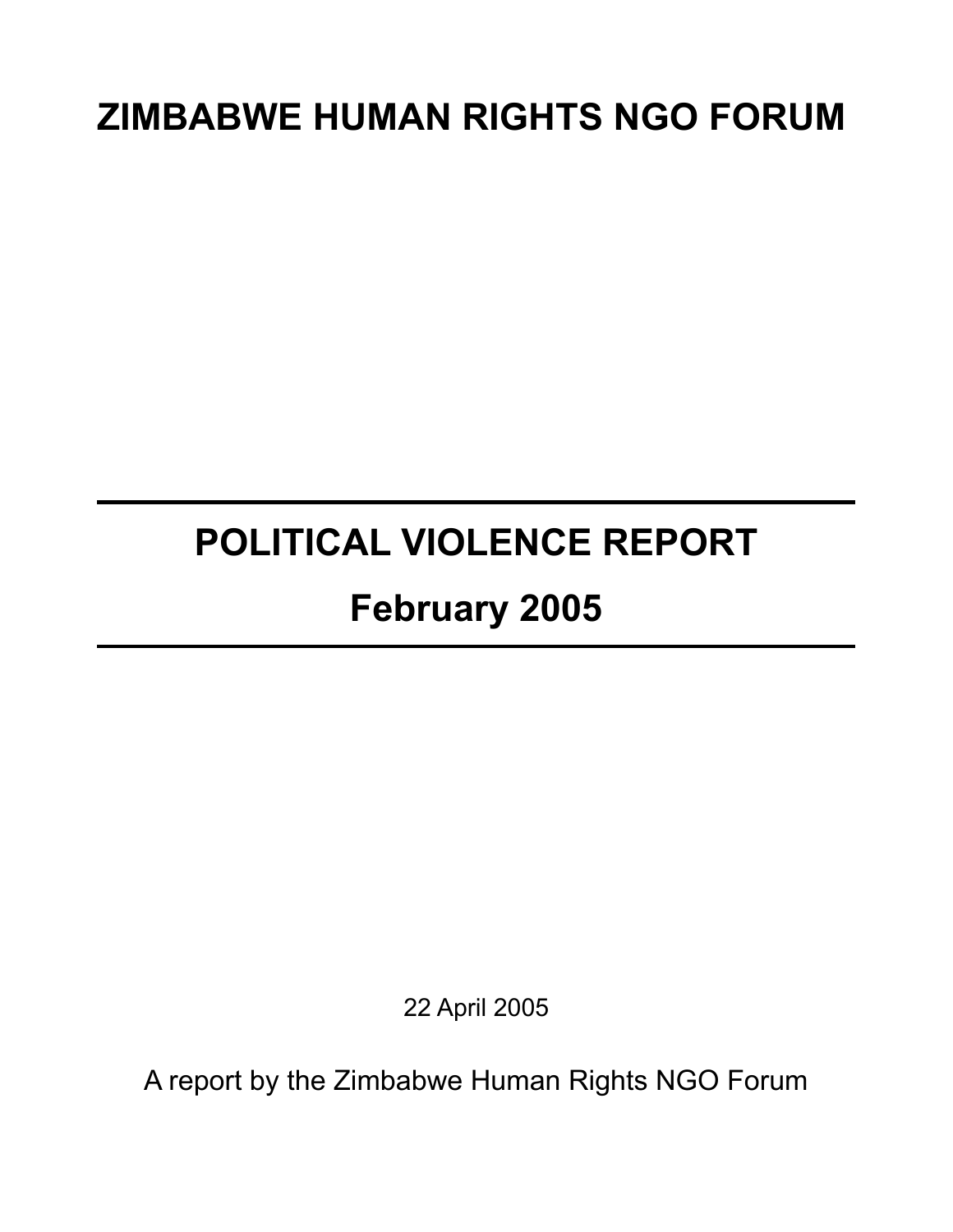## **OVERVIEW**

The month of February was testimony to the lack of political tolerance that still persists in Zimbabwe especially during election periods. In many areas, political victimization and violence surrounded preparations for Zimbabwe's 6th Parliamentary election since the country obtained independence in 1980. Voting took place on 31 March 2005. In Makoni North, drunken soldiers are reported to have assaulted MDC supporters at a meeting for not having authorization from the army. POSA stipulates that only the police need be notified of such meetings.<sup>[1](#page-1-0)</sup> Some army deserters were allegedly arrested in connection with the incident.

MDC activists in Shamva were reportedly arrested for putting up campaign posters in the area and in Chimanimani, 3 MDC Parliamentary candidates were assaulted by soldiers on their way from the launch of the MDC Parliamentary campaign. All the above and many other incidents recorded herein point towards a culture of intolerance in which it is difficult to argue that the March 2005 elections were free and fair. Coupled with the above, an MDC training session for Parliamentary candidates and supporters was disrupted by the police who arrested the MDC Director of Elections, Ian Makone. Freedom of expression and freedom from political victimization are fundamental pillars for free and fair elections and failure to uphold these are failures to adhere to "*the SADC principles and guidelines governing democratic elections[2](#page-1-1) "*. The Human Rights Forum urges the Government of Zimbabwe to ensure that every Zimbabwean can participate freely in the government of their country as articulated by article 21 of the Universal Declaration of Human rights.

The right to freedom of peaceful assembly and association was violated in February when the NCA demonstration dubbed *"no election without new constitution*" led to assaults and unlawful arrests by police details who not only dispersed the demonstrators but also pursued and arrested some of them. In Bulawayo, WOZA women demonstrated to commemorate Valentine's Day under the theme "*the power of love will conquer the love of power"*. After the demonstration, police allegedly arrested anyone they found in the area dressed in red and white clothing including Methodist Church women who were dressed in their red and white church uniforms and a 16-year-old girl who was buying medication for her bed-ridden sister. The Human Rights Forum condemns the manner in which peaceful demonstrations are quashed by the police and recommends that the government respect the Universal Declaration of Human Rights to which it is party which stipulates that "*everyone has the right to freedom of peaceful assembly and association".[3](#page-1-2)*

<span id="page-1-0"></span><sup>1</sup> Section 24 of POSA states that the organiser of a meeting should "*notify regulating authority of intention to hold public gathering"* 

<span id="page-1-1"></span><sup>2</sup> See Monthly Political Violence Report August 2004

<span id="page-1-2"></span><sup>&</sup>lt;sup>3</sup> Article 20 of The Universal declaration of Human Rights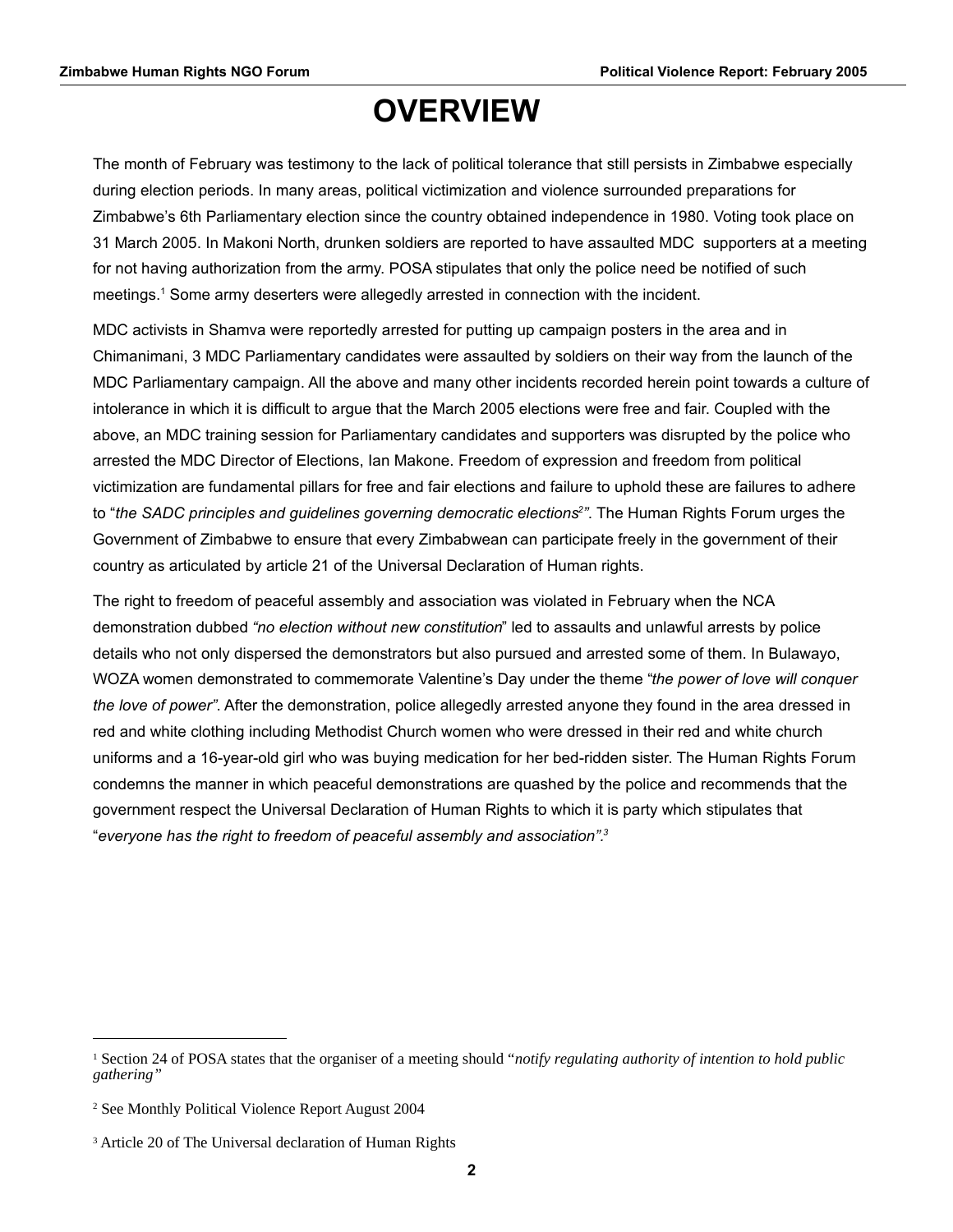

**Cumulative totals: 1 January**  $-$  **28 February 2005** 

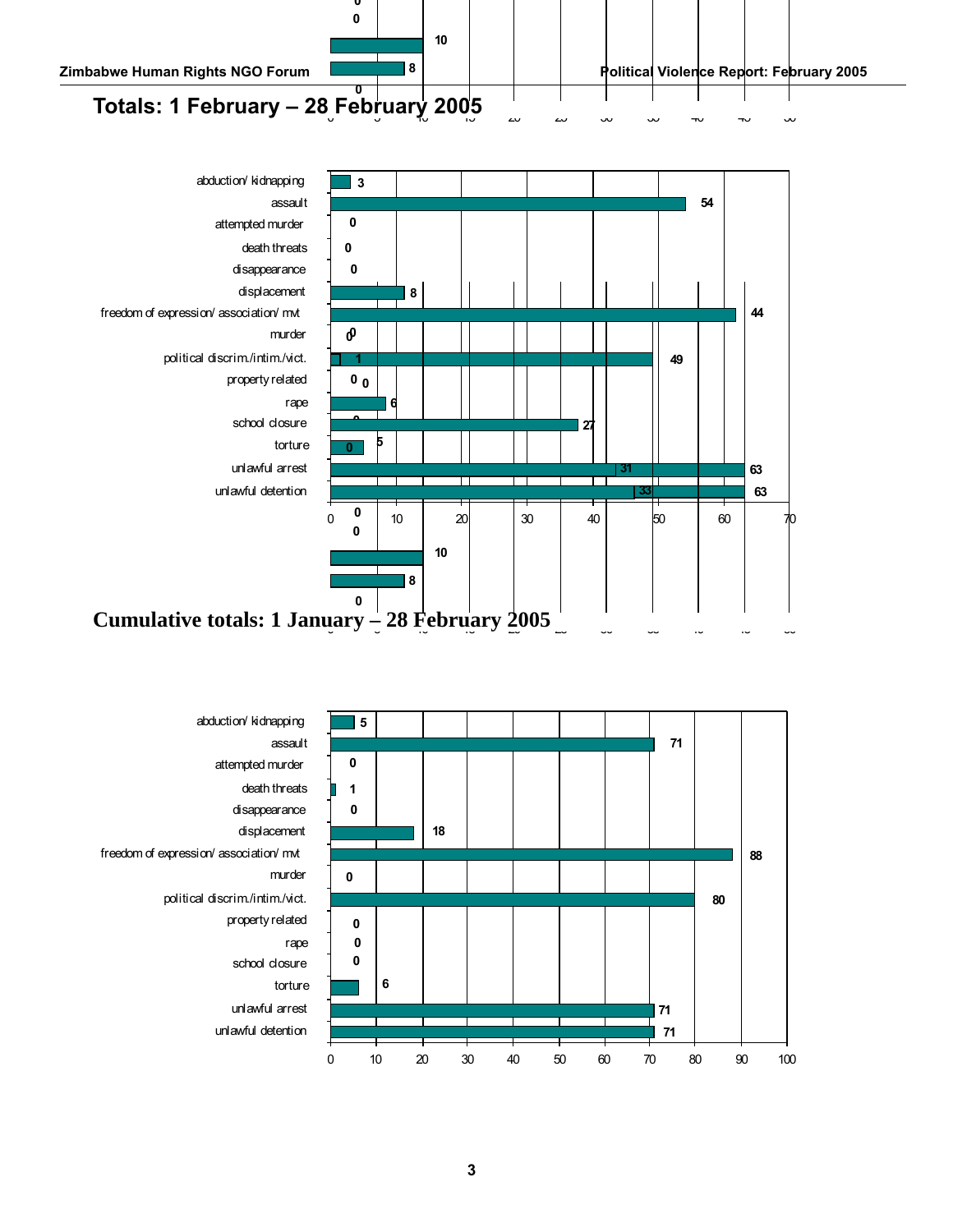**Sources:** The information contained in this report is derived from statements made to the Public Interest Unit of the Zimbabwe Human Rights Forum, statements taken by a network of human rights activists and newspaper reports.

#### **Notes to the tables:**

#### **Torture:**

All cases of torture fall under the definition of torture according to the general definition given in the United Nations Convention against Torture and Other Forms of Cruel, Inhuman and Degrading Treatment and Punishment.

The four elements of torture are:

- 1 **Severe** pain and suffering, whether physical or mental
- 2 **Intentionally** inflicted
- 3 With a **purpose**
- 4 By a state official or another individual acting with the **acquiescence of the State**.

Those individuals referred to in point # 4 include the ZRP, ZNA, ZPS and the ZNLWVA (as a reserve force of the ZNA) and by any other grouping when directly sanctioned by the state.

#### **Unlawful arrest and detention:**

Arrest by the Zimbabwe Republic Police (ZRP) with no reasonable suspicion that an offence has been committed. Detention thereafter for a period exceeding 48 hours without access to redress through the courts or subsequent release without charge.

#### **Abduction/kidnapping:**

A kidnapping by a member(s) of an organised group that is not the ZRP, political party, ZNLWVA, ZNA, MDC, ZANU PF etc.

#### **Disappearance:**

Kidnapped persons whose whereabouts remained unknown at the time of reporting. Their whereabouts have still to be ascertained through follow-up reports or further investigation.

#### **Property related**

These are incidents in which property rights have been violated. This includes arson, property damage and destruction and theft.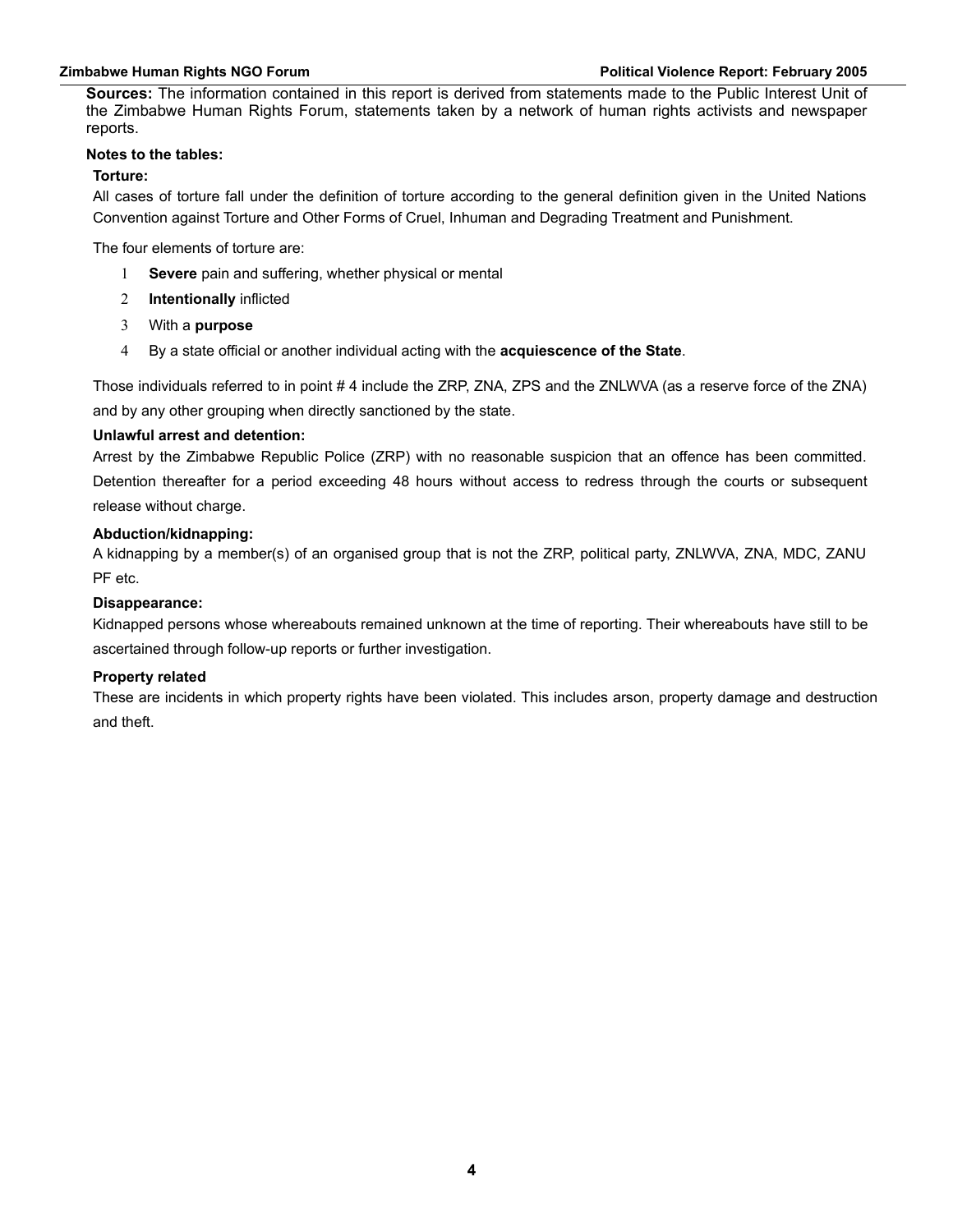#### **KEY ABBREVIATIONS**

| AIPPA – Access to Information and Protection of Privacy Act | UMP - Uzumba Maramba Pfungwe                                      |  |
|-------------------------------------------------------------|-------------------------------------------------------------------|--|
| CIO - Central Intelligence Organisation                     | ZANU-PF – Zimbabwe African National Union Patriotic Front         |  |
| MDC - Movement for Democratic Change                        | ZCTU - Zimbabwe Congress of Trade Unions                          |  |
| MP – Member of Parliament                                   | ZNA – Zimbabwe National Army                                      |  |
| NAGG - National Alliance for Good Governance                | ZNLWVA – Zimbabwe National Liberation War Veterans<br>Association |  |
| NCA - National Constitutional Assembly                      | ZPS - Zimbabwe Prison Service                                     |  |
| OVT – Organised Violence and Torture                        | ZRP - Zimbabwe Republic Police                                    |  |
| POSA - Public Order and Security Act                        | ZIMTA - Zimbabwe Teachers Association                             |  |
| PTUZ - Progressive Teachers Union of Zimbabwe               | ZUPCO – Zimbabwe United Passenger Company                         |  |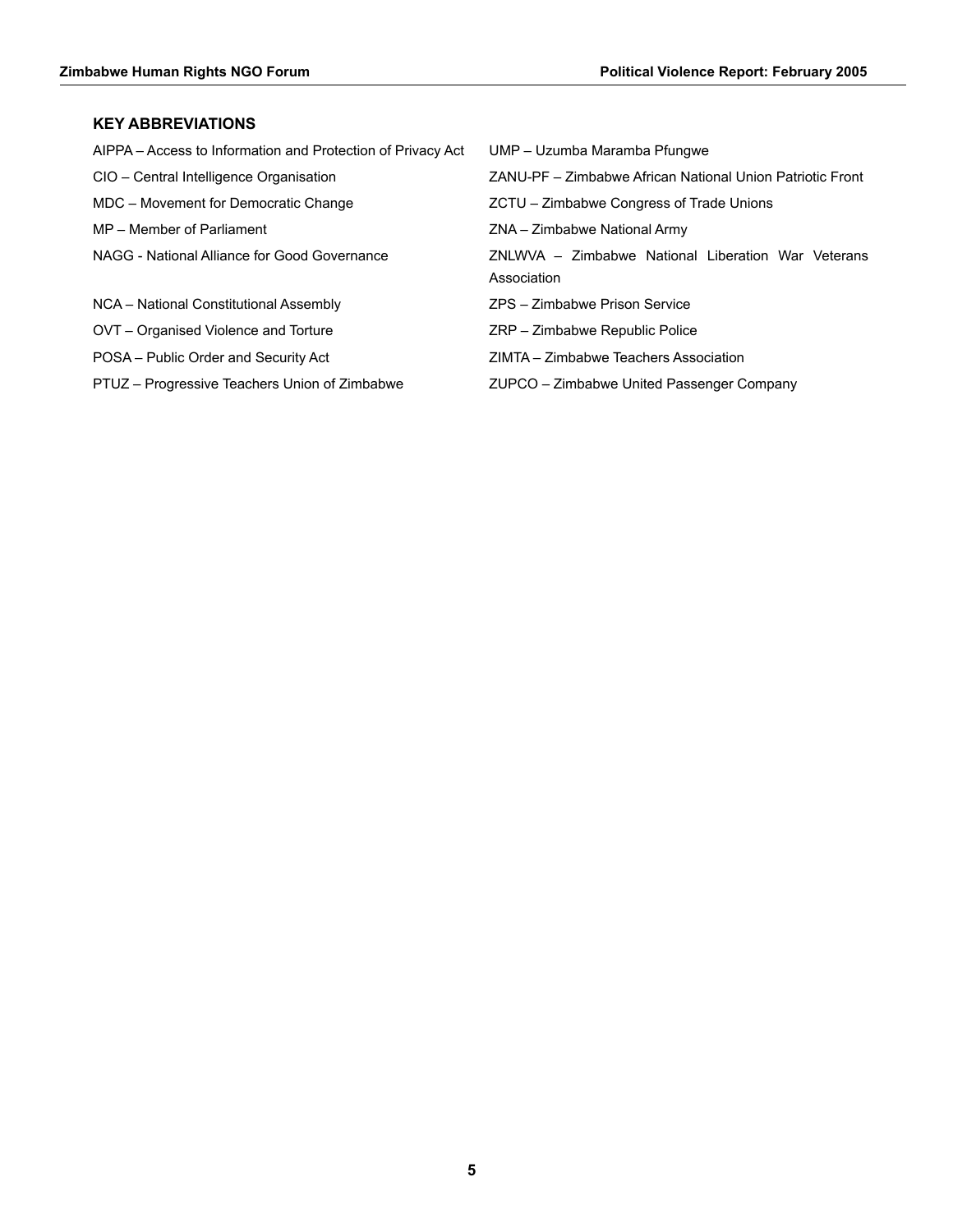**6**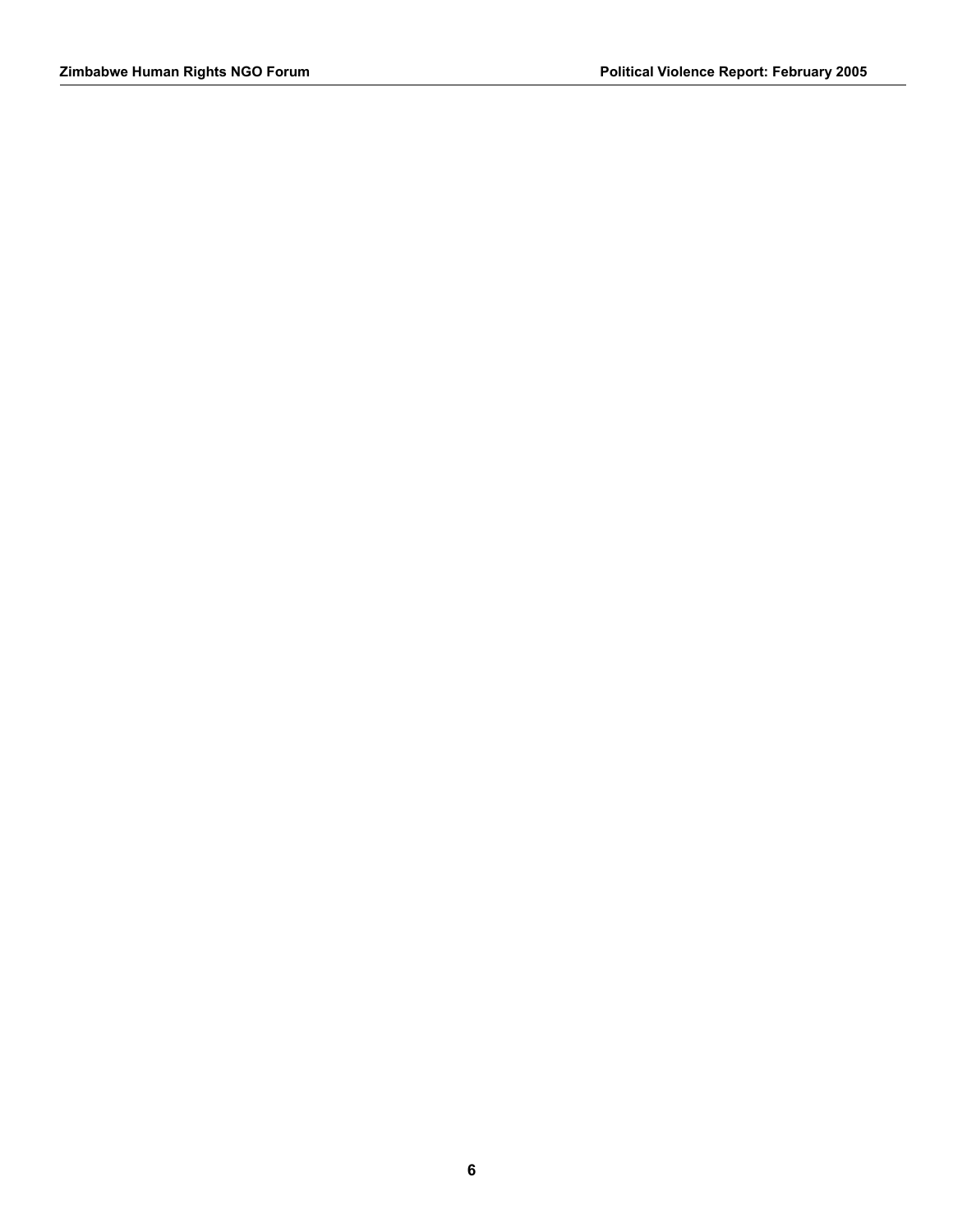#### **Cases of Political Violence**

*Note: The identities of victims whose names have not been published in the press and are not public officials are protected. This is done in order to protect the victim from further violence, intimidation and possible recriminatory attacks.*

*The purpose of this report is to record the nature of the politically motivated violence and intimidation that continues to prevail in the country. The Monthly Political Violence Reports are primarily based on victims' accounts, accompanied by medical evidence where possible, obtained from a network of human rights activists. Use is also made of press reports on politically motivated violence. The Monthly Political Violence Report cannot therefore be considered as the exhaustive record of all incidents of politically motivated violence in Zimbabwe in the period under review. Nevertheless, every incident reported to the Human Rights Forum directly or through its members is meticulously documented and included in the reports.*

*The situation prevailing in the country is such that it has not been possible to verify all of these accounts. The Human Rights Forum has done what it can to verify the reports, and is satisfied that the vast majority of them are substantially true. It is also not possible to rule out whether a victim's account is exaggerated or contains inaccuracies.*

*All reports derived from the press are denoted with the symbol* ∑*.*

#### **BULAWAYO**

#### *Makokoba*

#### *12 February 2005*

∑. It is reported that more than 50 women, including some Methodist church members, were arrested and detained by police after the Women Of Zimbabwe Arise (WOZA) members had marched in commemoration of Valentines Day. The WOZA members are reported to have held a peaceful march in which they distributed red roses and Valentine's cards to Bulawayo residents. The march was held without police notification or permission as required under POSA. The theme of the march was *"the power of love will conquer the love of power".* Apparently, after they had dispersed, the police randomly arrested any woman dressed in red or white. It is reported that, amongst those arrested, were Methodist Church women dressed in their red and white church uniforms and a 16-year-old girl who was on her way to buy medication for her bed-ridden sister.

#### **HARARE**

#### *Harare Central*

#### *14 February 2005*

∑. It is reported that police brutally assaulted a woman, Petra Visser, at a roadblock along Princes Road. A medical report reveals that the victim may suffer permanent injuries as a result of the assault. Petra Visser and her husband were apparently returning from a Valentine's outing when they were stopped at a roadblock that was manned by more than 5 police officers. The police said that they wanted to search the vehicle. It is claimed that, after the victim's husband stepped out of the car, one of the officers requested that Visser also disembark. Owing to a medical condition, she faltered and the police interpreted this as stubbornness. They dragged her out of the car and started jostling her. One of them reportedly approached her with the intention of conducting a body search, which she resisted since he was touching her breasts. She was allegedly punched in the stomach and she fell down. She was reportedly handcuffed and told that she was under arrest together with her husband whom they accused of driving under the influence of alcohol. They were reportedly taken to Milton Park police station where they were detained until early the next morning.

*16 February 2005*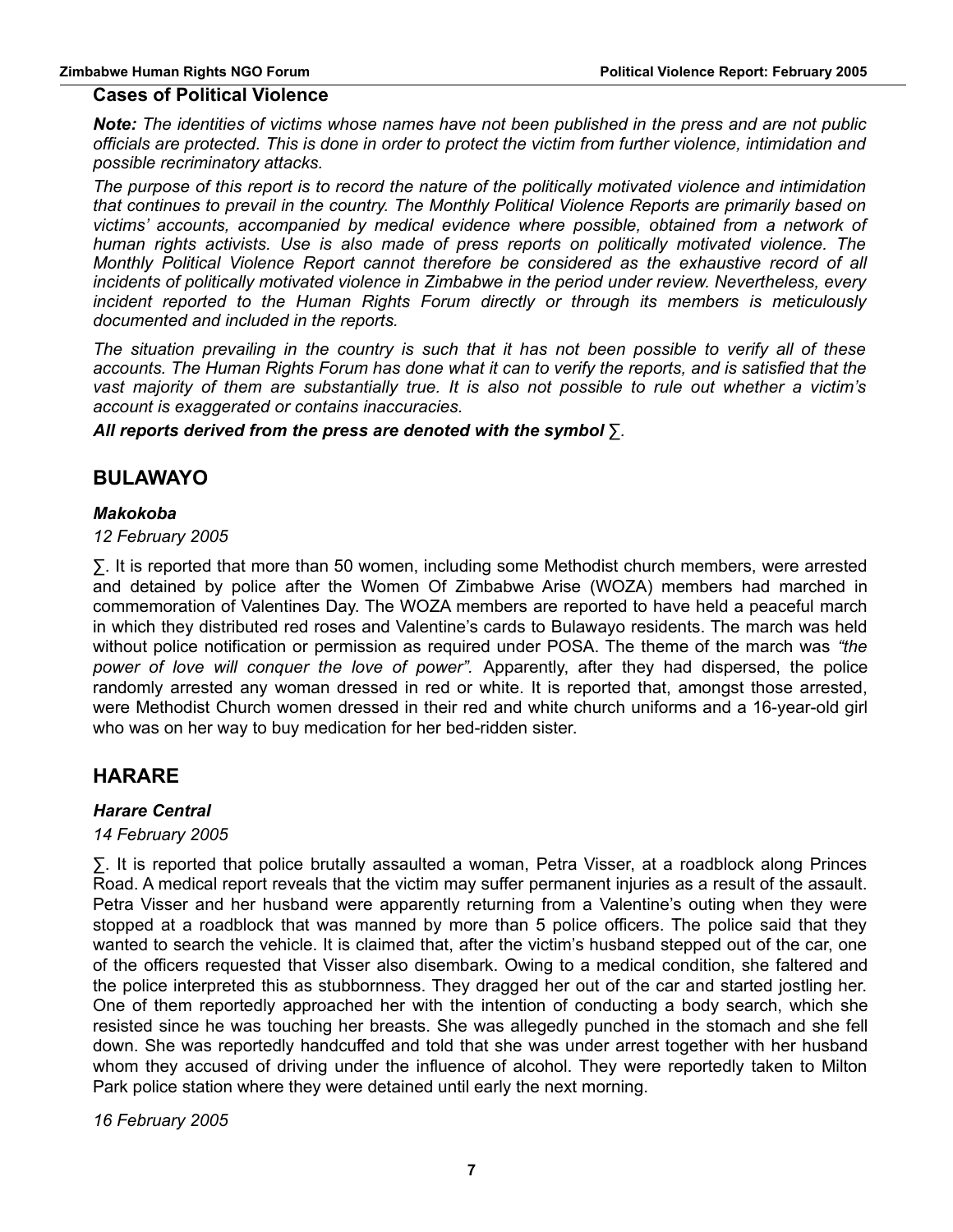#### **Zimbabwe Human Rights NGO Forum Political Violence Report: February 2005**

∑. It is reported that police disrupted a training session of 120 MDC Parliamentary candidates and MDC supporters at the Harare Sheraton Hotel. They allegedly arrested MDC Director of elections, Ian Makone, whom they held at Harare Central Police Station. The function was a strategic planning and training session ahead of the nomination court on 18 February 2005 and the launch of the MDC Parliamentary campaign in Masvingo on 20 February. Three plain-clothed police details reportedly arrived and demanded to sit in on the meeting. It is claimed that they then told the gathering that the meeting was illegal under POSA and that all those present should leave immediately or face arrest. Makone was released later the same day without any charges being preferred against him.

#### *17 February 2005*

The 8 victims, two of them female, claim that they were involved in an NCA demonstration dubbed "*no election without new constitution*". Two male victims and the two female victims were reportedly apprehended when riot police arrived during the demonstration and allegedly assaulted people at random using truncheons and baton sticks. One female victim was allegedly assaulted and lost consciousness. She claims that she later regained consciousness and changed her clothes before she went home where her landlord, having heard the story, is said to have evicted her. The other female victim was allegedly assaulted with batons on the back, buttocks and chest and she was later handcuffed and forced into a police truck. She claims that they were driven to Harare Central Police station where she was forced to give up her NCA campaign material and taken to room G23 where she was assaulted with rubber whips.

The two male victims who were arrested along with their two female counterparts during the demonstration were also taken to Harare Central Police Station where they were allegedly interrogated. The other three male activists reportedly regrouped in First Street Harare after having escaped the riot police but they were allegedly apprehended one by one by the police. One of them claims that, before he was assaulted, he was accused of stoning the police during the demonstration. He reports that some of the officers were teasing him with fists and open hands. He says that he was told to sit in a chair and put his naked feet on a table whereupon he says he was beaten on the soles of the feet. He was then allegedly beaten with a whip on the buttocks and kicked in the chest with a booted foot. The victim claims he was put in cells at around 17:00 hrs.

Another male victim was reportedly interrogated by 4 officers who, in the process, allegedly assaulted him with batons on the buttocks and on his back with a rubber whip and booted feet. He was also allegedly assaulted with fists in the abdomen and with open hands on the back. The third male victim claims he was taken into an interrogation room where four uniformed policemen were present. The victim states that two policemen interrogated him while the other two made notes. The victim claims he was beaten mainly on the back, chest and was booted in the chest. The victim was also allegedly beaten with rubber whips, slapped and punched with the fists in the face, head and neck. It is purported that when the police were assaulting the victim, they asked him to bend his head down towards the ground and raise up both hands. The police allegedly pinned the victim's legs behind the knees and beat him thoroughly between the buttocks. On several occasions the victim reportedly fell but the police continued to beat him for about 20 minutes. The victim states that they were then placed in cells at around 19:00 hrs and denied food. The victim claims that he had some money and a ballpoint pen that were allegedly taken by the police who stated they were party property. The money amounted to around Z\$75,000.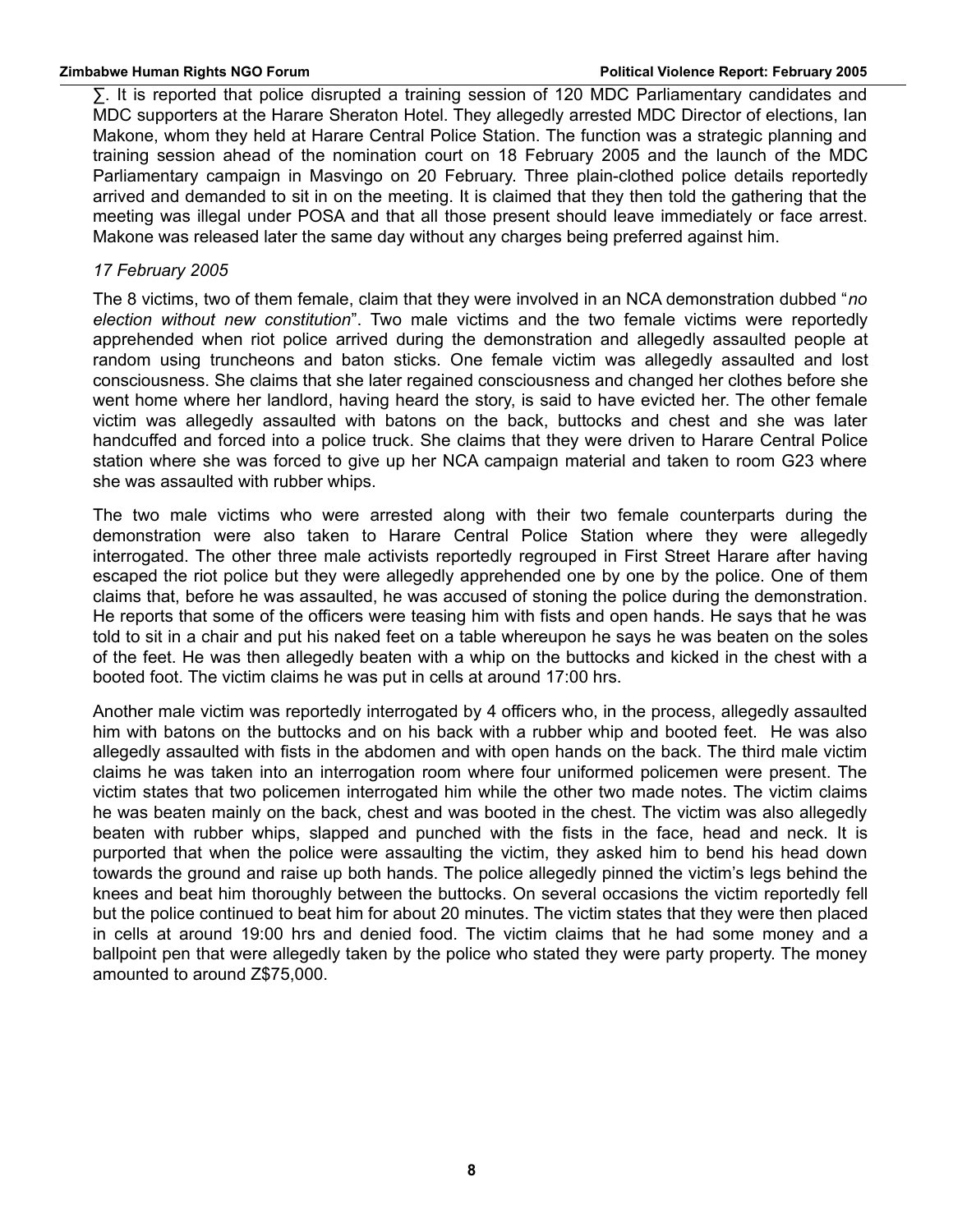#### **Zimbabwe Human Rights NGO Forum Political Violence Report: February 2005**

The last victim was apprehended while regrouping. He was allegedly forced into a police truck and again taken to Harare Central Police Station. The victim claims he was called three times before he was interrogated. On the fourth occasion, the victim claims that he was manhandled and told to kneel on the floor and was beaten on the buttocks. The victim asserts he was beaten with a baton on the right ankle and with a rubber whip on the buttocks. He was also allegedly slapped on the back of his head. He was then returned to where the others were being kept and on the 5th callout he was allegedly beaten on the soles of both feet. The victim claims that he was accused of masterminding a demonstration and was put into the cells at around 19:00 hrs. He was held there and released the next day at around 22:00 hrs. The 7 victims who had been arrested were released the following day after paying admission-of guilt -fines of Z\$25,000 each. They were charged under POSA section 17<sup>[4](#page-8-0)</sup>.

#### *Kuwadzana*

#### *6 February 2005*

Whilst coming from the marketplace, a female MDC activist was assaulted by 5 ZANU-PF youths who are known to her. The victim claims that the youths accused her of having left fliers in the area after which they assaulted her. She was allegedly assaulted all over the body with a metal weapon. She also claims that she was further assaulted in the face, on the right hand and kicked on the left side of the face with booted feet. When she tried to escape she was apparently tripped which caused her to fall. It is reported that the assault thereafter continued and one of the youths allegedly caught her in a stranglehold by the neck of her shirt and pulled her to the tarmac. It is reported that, after some time, she managed to escape when she pulled loose from the shirt and ran away. It is alleged that the youths remained with the victim's shirt and money amounting to about Z\$400,000.

A male MDC activist claims that while he was distributing MDC fliers in his own residential area in preparation for the 2005 March 31 Parliamentary Elections, he was allegedly assaulted. He apparently had to relocate in fear of further assaults.

#### *Mbare West*

#### *4 February 2005*

On the day of the incident, the victim had gone to Mbare Market bus terminus to rescue a relative who was seen earlier in the day by ZANU-PF Youths greeting him. The victim claims he is a known MDC Youth Secretary. It is reported that, by the time the victim arrived at the bus terminus, a great crowd had gathered around the selling table of the victim's relative so that he could not remove his goods. He approached the youths and tried to reason with them explaining their relationship but confusion allegedly ensued and the crowd tried to assault him. He reportedly fought back but the crowd eventually overpowered him. He was apparently taken to ZANU-PF Chipangano Base, where he was allegedly assaulted all over the body including on the neck, head, right hand and beneath both feet. It is reported that one of the youths tried to defend the victim by pleading with the other youths. The youth leader and another male reportedly approached and stopped the assault. It is alleged that the two arrivals apologized to the victim on behalf of the perpetrators and tried to persuade the victim to drop any charges offering him money for treatment. At around 20:30 hrs, the victim was taken to the bus terminus after being given Z\$2,000 for bus fare. The victim claims he alighted from the bus and reported the case to the police. The police took the victim to Harare Hospital for treatment but the treatment could not be completed, as the victim had no money to pay for X-rays.

<span id="page-8-0"></span><sup>4</sup> Section 17 of POSA legislates against **"***public violence***"** and states that if any person or people forcibly disturb **"***the peace and security or order of the public or any section of the public or invades the rights of other people***",** such person or people will have committed an offence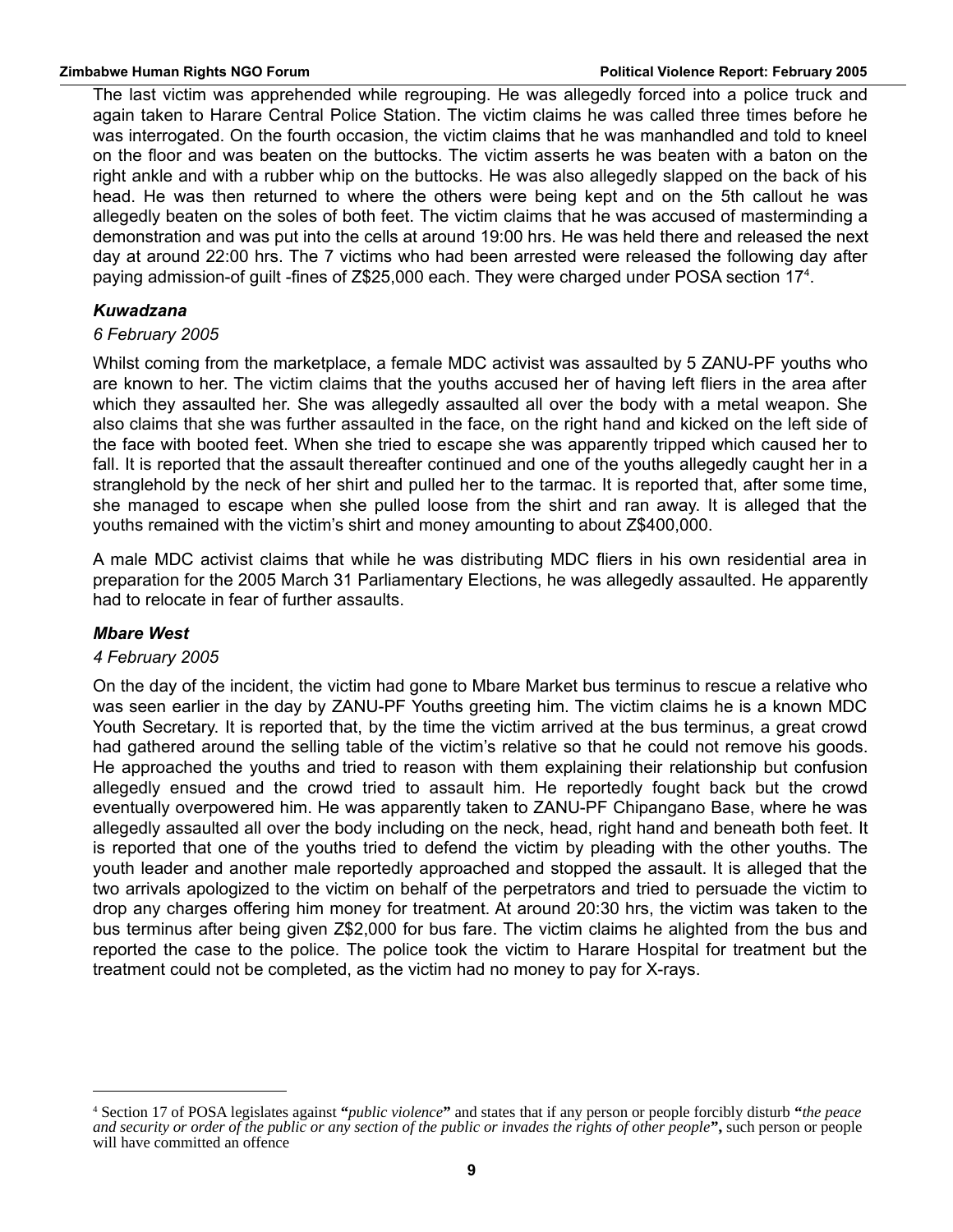#### *St. Mary's*

#### *19 February 2005*

∑. It is reported that David Chipunza was attacked by unnamed MDC activists who accused him of supporting an independent candidate.

#### *February 2005*

∑. At around 22:30 hrs 5 unnamed MDC supporters who were travelling in a Mazda truck reportedly approached a ZANU-PF supporter, who was wearing a ruling-party T-shirt. The driver reportedly stopped the vehicle and the whole group immediately disembarked and started to assault the victim with clenched fists. After the assault, the violators apparently drove off at high speed. The matter was reported to the police and investigations are underway.

#### *Zengeza*

#### *6 February 2005*

∑. It is reported that Goodrich Chimbaira, MDC Parliamentary candidate for Zengeza, was arrested on allegations of holding an illegal meeting at his house. Chimbaira was apparently summoned to Chitungwiza Police Station on the pretext that some MDC youths had been involved in violence. On arrival, however, he was told that he had held an illegal meeting at his house. He was allegedly detained at Chitungwiza police station where police details there said they were waiting for officers from Harare's Law and Order Maintenance Unit to deal with the case.

#### *February 2005*

∑. It is reported that women and youths supporting Chitungwiza ZANU-PF Parliamentary candidate, Christopher Chigumba, are forcing people to buy ruling-party membership cards or face unspecified action. The residents in unit D claim that they have been forced to attend ZANU-PF meetings in the area. Chigumba, however, reportedly denied the charges.

### **MANICALAND**

#### *Chimanimani*

#### *19 February 2005*

∑. It is reported that a group of soldiers beat up Makoni East MDC Parliamentary aspirant (Pishai Muchauraya), Mutasa South MDC candidate (Edwin Maupa), Makoni West MDC candidate (Gabriel Chiwara) and other MDC officials as they returned from the launch of their party's election manifesto in Masvingo. It is reported that the attack took place at about 18:00 hrs at Wengezi Business Centre in Chimanimani. The officials were at the centre when a group of about 50 soldiers disembarked from two army trucks and about 20 of the soldiers allegedly started assaulting the MDC members. Chiwara and his election agent, Joseph Munhumumwe, were reportedly assaulted and injured under the accusation of selling the country to the British. They went to Mutare General Hospital for treatment. The matter was reported to Mutare Rural Police and the case number is RRB 0412126. The police have since arrested people whom they claim were army deserters.

*25 February 2005*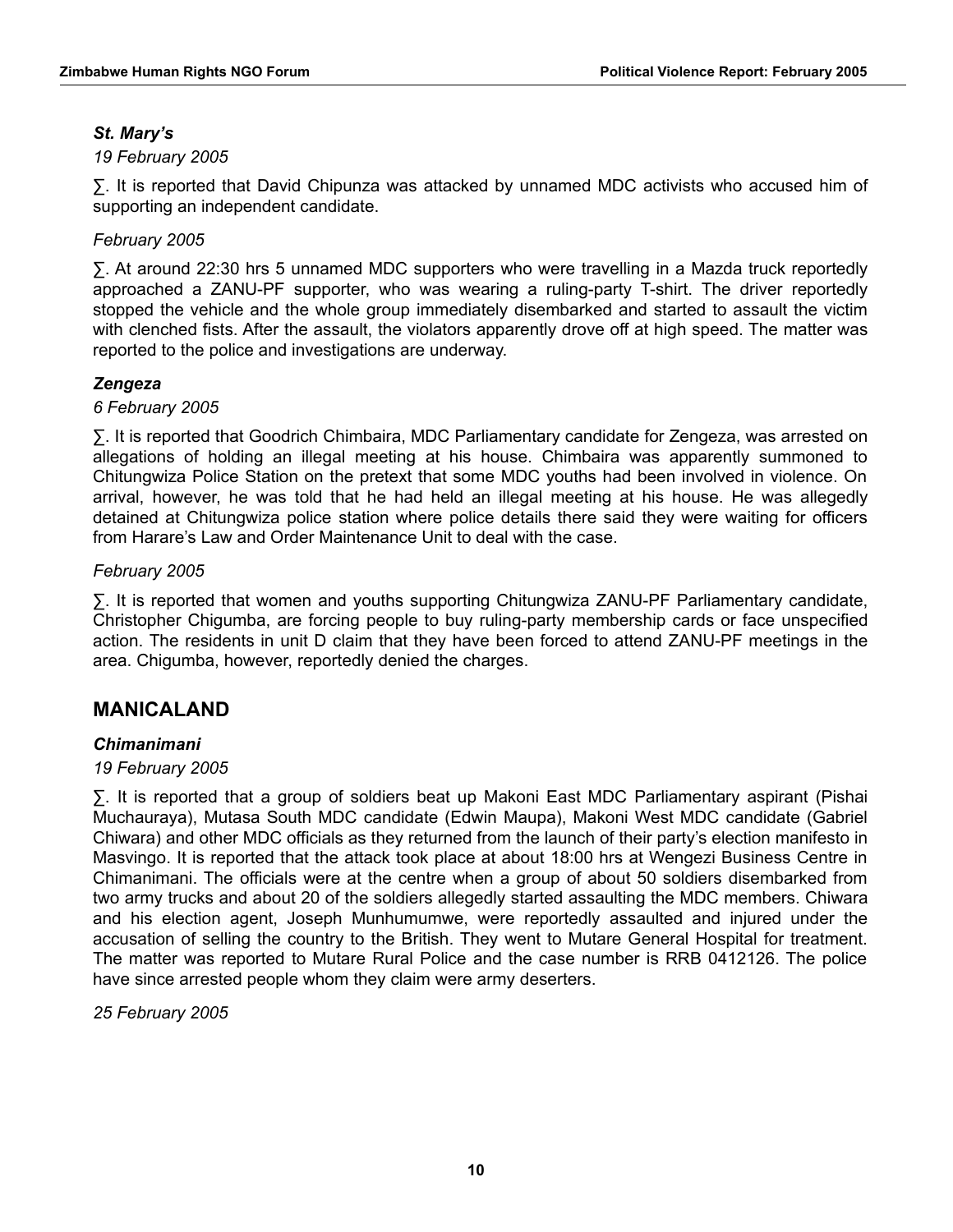∑. It is reported that *The Daily Mirror* correspondent in Manicaland, Netsai Kembo, was arrested and detained for more than two hours under mysterious circumstances when he went to cover President Mugabe's rally in Chimanimani. Although Kembo produced upon request his accreditation card, the policeman reportedly failed to respect the document even though it had been issued by the Media and Information Commission (MIC) under the Access to Information and Protection of Privacy Act (AIPPA). The journalist was reportedly singled out from fellow journalists from the public media and led to a classroom at Nhedziwa Secondary School where two plain-clothes policemen took turns to interrogate him, suspecting him of operating for the foreign press. Kembo is said to have reported the matter to the police in Mutare on 28 February 2005 who, in turn, forwarded the report to their counterparts at Cashel Valley for further investigations.

#### *Makoni North*

#### *February 2005*

∑. Drunken soldiers are reported to have assaulted 15 MDC members in Nyanga and, thereafter, frogmarched them to the police station where they were surrendered to the police. Three of the 15 sustained serious injuries. It is reported that the 15 were accused by the soldiers of holding a rally without army permission despite the fact that the party had apparently applied for and been granted permission by the police to hold the meeting. The 15 were reportedly released the same day after the intervention of a senior police officer, identified only as Ngulube. Of the 15, Steven Kavhura allegedly sustained a deep cut to the head and his spectacles were destroyed. The other two, Taona Bvunzawabaya and David Masaiti (a relative of MDC legislator for Mutasa North, Evelyn Masaiti), were allegedly assaulted. The supporters were coming from a rally in Ruchera village in Nyanga.

#### *Mutare West*

#### *February 2005*

∑. It is reported that Mutare residents are being terrorised and requested to produce ZANU-PF cards by ZANU-PF activists. It is further claimed that residents can no longer move freely at night for fear of the activists who include ZANU-PF militia and war veterans. Some of the activists reportedly masquerade as members of neighbourhood watch committees before demanding ZANU-PF membership cards. In some instances the victims were apparently forced to pay money in order that they might be freed: if they did not pay they were allegedly assaulted. It is said that the harassment was designed to instil fear in Mutare Urban residents so that they would vote for the ruling party in the 2005 March 31 Parliamentary elections.

### **MASHONALAND CENTRAL**

#### *Shamva*

#### *22 February 2005*

∑. Godfrey Chimombe, Mika Jack Jumbe and Cleopas Muchenje were reportedly arrested for putting up MDC campaign posters in Shamva. They were allegedly detained at Bindura police station.

#### *Mount Darwin*

#### *13 February 2005*

A male victim claims that there were MDC Primary Elections at Nyakatondo Growth point. After the end of the meeting at around 14:00 hrs, the victim headed home. He was walking in the company of four other MDC supporters when it is alleged that about 10 people, suspected of being ZANU-PF youth militia, pounced on the victim whilst others shouted that the MDC supporters needed disciplining as they were causing havoc in the area. The victim and his colleagues are said to have fled but the ZANU-PF youths caught up with the victim and allegedly trampled on his chest and back. He was allegedly taken by his legs and dragged causing injury to his left shoulder. He was then reportedly left alone and he later proceeded home.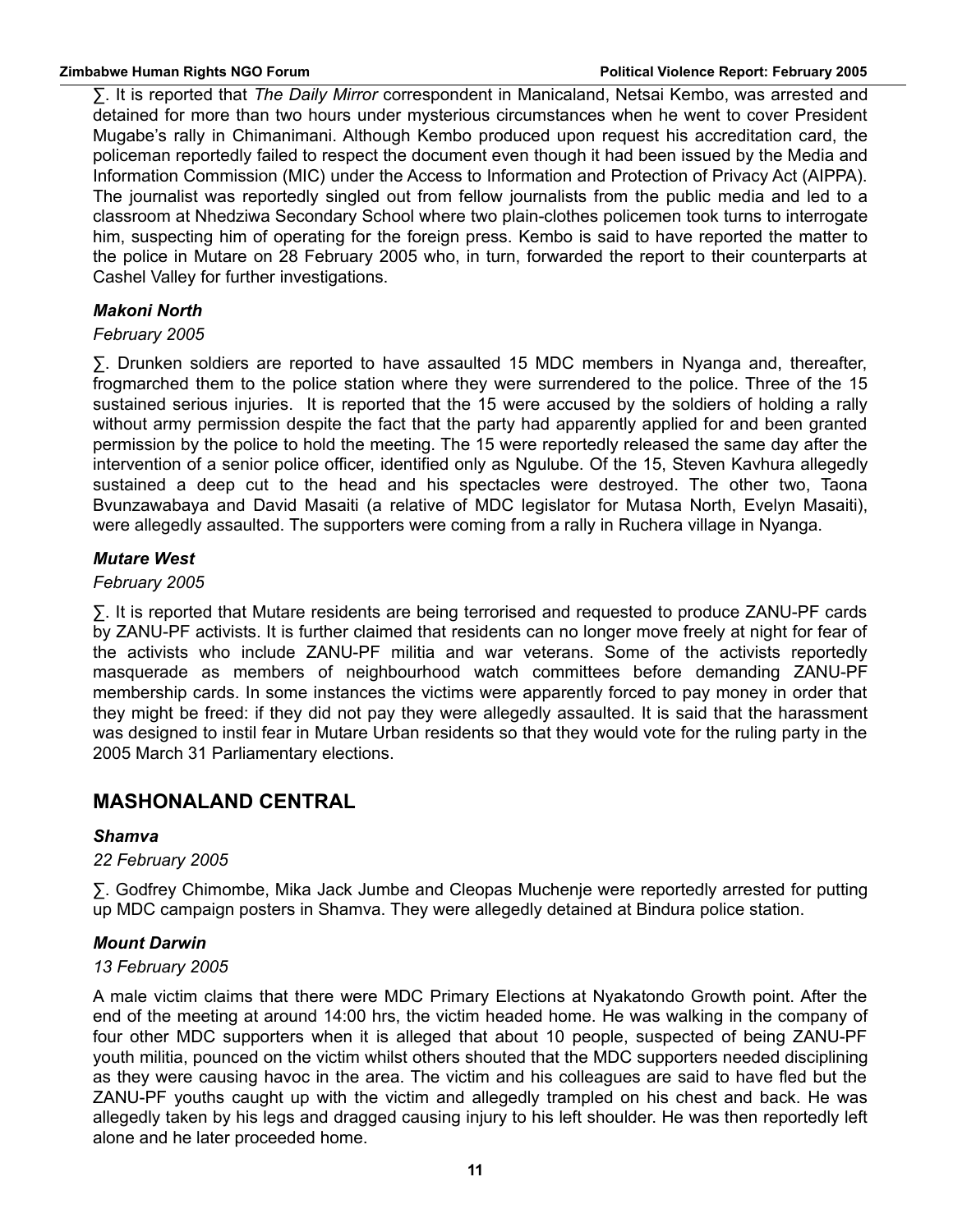#### **MASHONALAND WEST**

#### *Chegutu*

#### *5 February 2005*

∑. It is reported that 31 ZANU-PF youths destroyed property, assaulted members of the public, overran a police base and stabbed a police officer in the process. It is alleged that a certain Shepherd Tsomondo addressed the youths on the day in question at Katanga Township in Norton after receiving information that MDC supporters were in the area. He allegedly asked them to follow up on the information. The youths then reportedly commandeered 3 private cars and drove to Nharira View suburb in search of the opposition party supporters. It is reported that they failed to find them and so returned to Katanga where they then allegedly attacked known MDC supporters, assaulted by-passers and forced shops and beer halls to close. Following the arrest of one of them, the youths allegedly went to the police base and attacked police officers on duty there, stabbing one officer in the shoulder. The police officers reportedly fled the base and the youths took over, where after other police units had to be called in to disperse the group. Tsomondo and the 31 were subsequently arrested and appeared in court where they were denied bail.

#### *Hurungwe East*

#### *20 February 2005*

∑. It is reported that MDC youths, Lovemore Simango and Wilson Chirimudombo, were abducted by a group of ZANU-PF supporters and were taken to the ZANU-PF district offices where they were severely assaulted. The two were allegedly abducted while distributing campaign material. Simango reportedly managed to escape. It is claimed that Chirimudombo, who remained in captivity, was only rescued when a group of MDC youths went to the ZANU-PF offices and demanded his release.

#### *21 February 2005*

∑. It is reported that Tendai Matsine and his wife were severely assaulted by Yvonne Gupa, Itai Jakobo, Shelly and other unnamed ZANU-PF supporters when they were found putting up MDC campaign posters. The matter was reported to the police but no arrests were made. It is alleged that the police openly indicated that they were following instructions from their superiors not to arrest ZANU-PF perpetrators of political violence in the area.

#### *Manyame*

#### *24 February 2005*

∑. On the day in question, members of the ruling-party militia reportedly assaulted 11 MDC activists who were putting up campaign posters at Reinham Primary School. The militia allegedly confiscated the posters and party regalia being worn by the opposition supporters and burnt the material.

#### *Mhondoro*

#### *7 February 2005*

It is reported that, on the day in question at around 11:00 hrs, the victim and others were celebrating at Gobvu village near the school, the victory of their MDC candidate in the primary elections. Some suspected ZANU-PF supporters allegedly infiltrated the group and started squabbling over food, which was being served at the time. On trying to maintain order, the victim claims that one of the twins among them assaulted him, hitting him on the head with a chair, before running away. The victim reported the matter to the police where he was given a clearance letter to go to the clinic. He was referred to Harare Hospital where he managed to get a hospital card but the doctor who attended to him allegedly refused to write an affidavit.

#### *Zvimba South*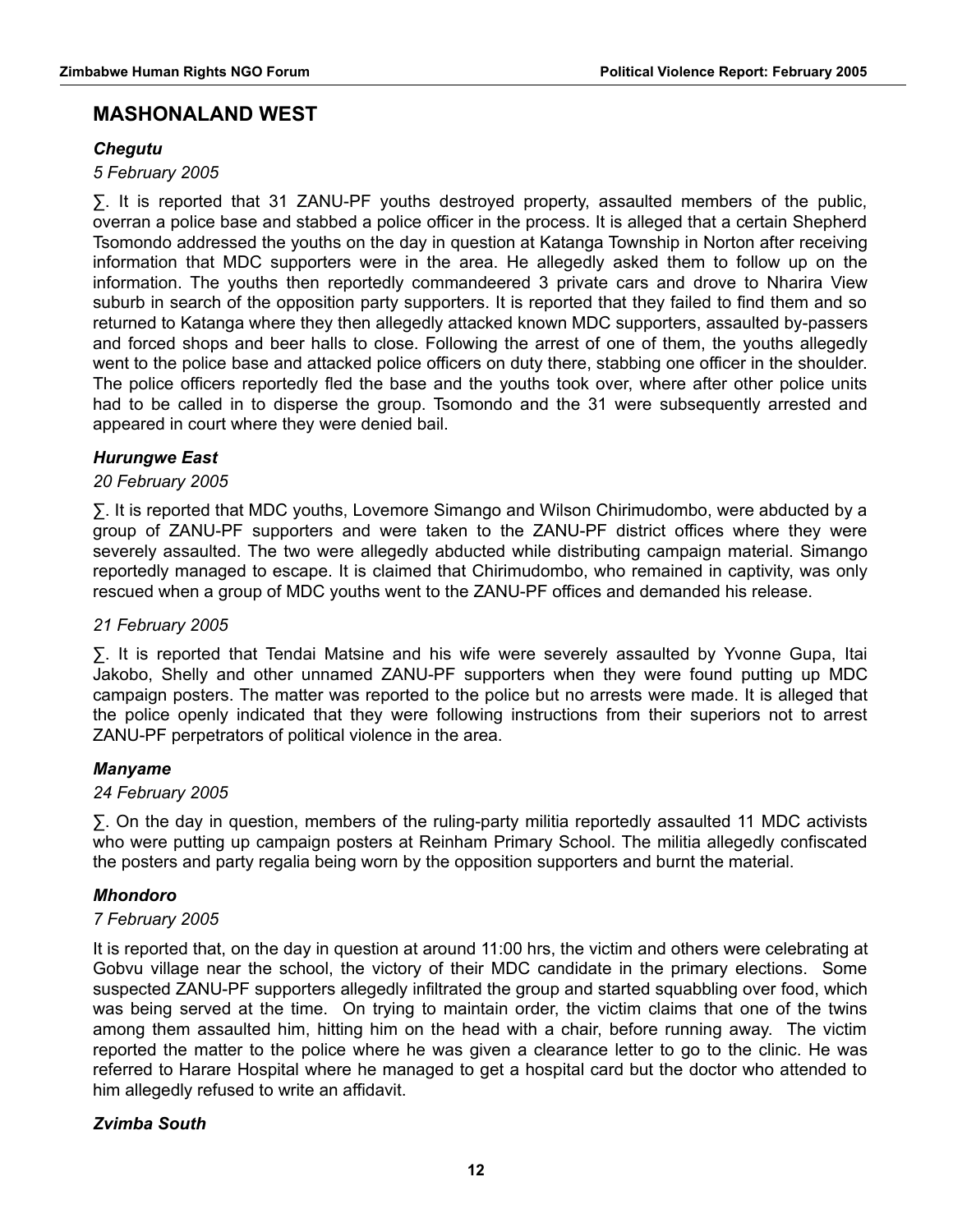#### *14 February 2005*

It is reported that there was a power failure and, as a result, the male victim decided to go to the shops to purchase some candles. The victim claims he went into the shop and, upon entering, a male friend of his asked him if he would mind waiting for him to finish his scud beer before returning together. While the victim was talking to his friend, it is reported that 3 soldiers, armed and in uniform, came into the shop to buy beer. As the victim and his friend left of the shop, 6 other people who are known to the victim also went out and they all decided to walk together. One soldier reportedly approached them and asked them if they had seen his colleagues. The soldier was told of the whereabouts of his colleagues and he joined them. He reportedly returned later, however, with his 3 other army colleagues and beckoned to the victim and the others to stop. As the victim and the others stopped, it is alleged that two more armed and uniformed soldiers approached bringing the total number of soldiers to 6. The soldiers accused the victim and others of being MDC supporters, which the victim claims he is not. The victim believes the soldiers beat them for no reason as they initially had asked if there was anyone among the victims who could fight with them.

The victim claims that the soldiers forced them to lie on their stomachs. It is purported that, at first, some of the victims refused to comply, thus infuriating the soldiers and leading to their taking branches off trees. The victim and others complied and they claim that they were further ordered to crawl on their stomachs while being assaulted with sticks for more than an hour until well after 18:00 hrs. The victim claims he was assaulted on the back of the head with booted feet. The victim and one of his colleagues reportedly managed to escape after they had quickly crawled ahead of others. As soon as they saw the chance, they stood up and ran away to the house of a Security Guard, where the victim claims he remained too weak to speak for about 30 minutes. The victim claims he was revived after water was poured over him.

### **MASVINGO**

#### *Masvingo Central*

#### *8 February 2005*

∑. It is reported that rival MDC factions clashed outside a hall at the Masvingo Civic Centre where MDC President, Morgan Tsvangirai, was addressing one of the MDC factions. Several people were reportedly injured, among them two councillors. MDC councillor for ward 8, Mr Misheck Gapare, reportedly sustained a deep cut to his hand after he was allegedly stabbed with a knife. Mrs Francesca Sheha, MDC councillor for ward 3, reportedly fractured her hand during the clashes. Supporters of outgoing Masvingo Central Legislator, Mr Silas Mangono, allegedly fought running battles with those loyal to the party's candidate for the March Parliamentary elections, Mr. Tungai Mathuthu, under the accusation that Mr. Tsvangirai's bodyguards and Mr Mathuthu's youths ganged up to assault Mangono's supporters. Ackim Chigarire and Chanyau Murangwanwa were reportedly arrested on Thursday for alleged involvement in the clashes.

#### **MATABELELAND SOUTH**

#### *Insiza*

#### *22 February 2005*

∑. Thembekile Moyo and other MDC supporters were reportedly attacked by ZANU-PF supporters while putting up campaign posters for Siyabonga Malandu Ncube, the MDC Parliamentary candidate for the area. The ZANU-PF supporters were allegedly travelling in trucks belonging to the ZANU-PF candidate for the area, Andrew Langa. All MDC posters were apparently removed from the shopping centre. Thembekile Moyo was allegedly struck on the leg by someone using a stone and he sustained injuries. It is reported that several of the perpetrators were arrested for the violent incident.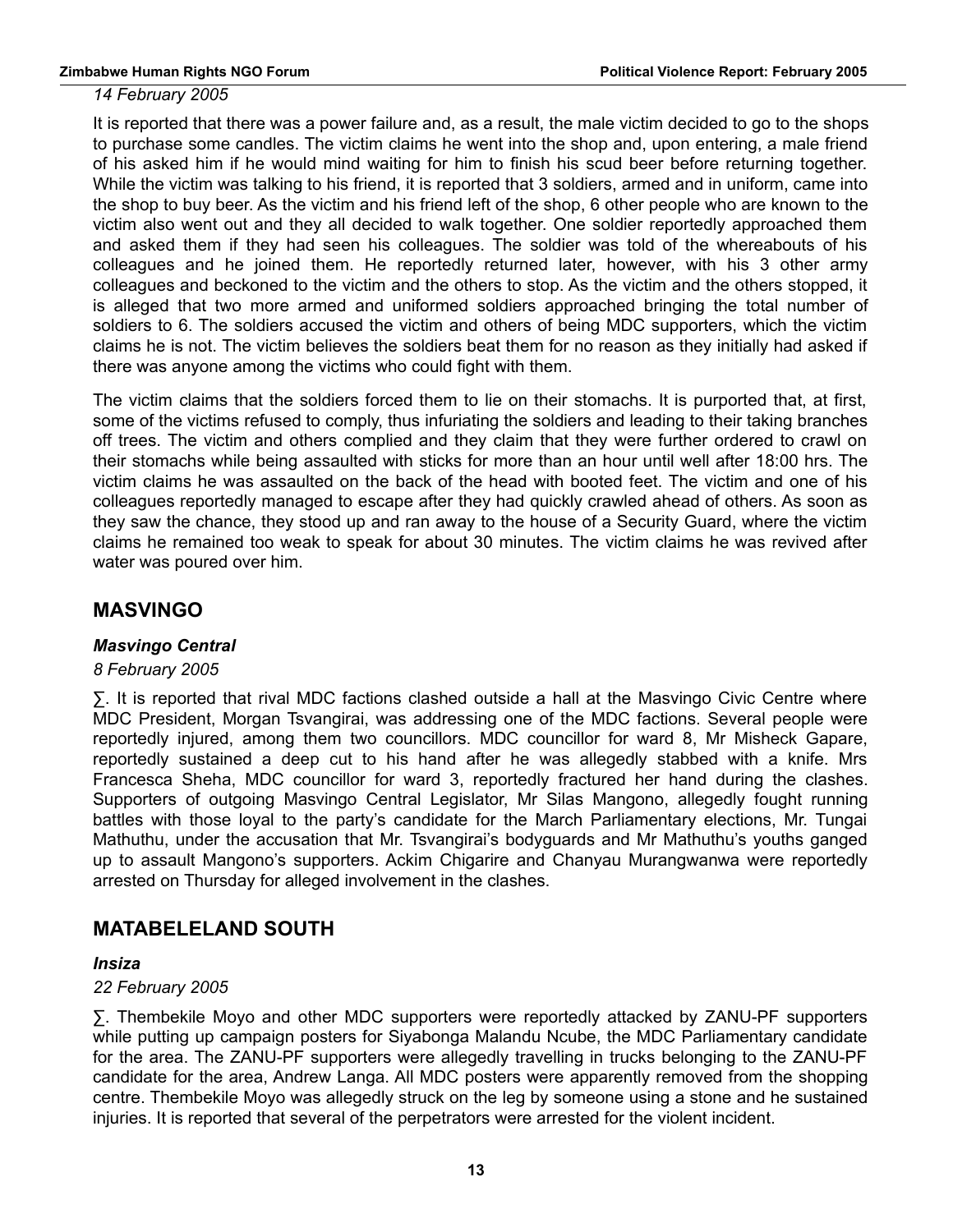Full alphabetical list of reported deaths related to political violence 1 January 2005 to 28 February 2005 recorded indicating name, political affiliation, date of death, constituency and province.

#### **Total: zero**

#### **MAIN EVENTS 2005**

| <b>January</b>  | . WOZA women are arrested and detained unlawfully as they demonstrate<br>against hikes in school fees.                                                                                                                                              |  |  |  |  |
|-----------------|-----------------------------------------------------------------------------------------------------------------------------------------------------------------------------------------------------------------------------------------------------|--|--|--|--|
|                 | . The newly appointed woman Vice President holds celebrations throughout<br>the country and in Bindura, the press reports that people are forced to attend<br>the celebration.                                                                      |  |  |  |  |
|                 | . ZANU-PF youths reportedly move from door to door forcing Epworth<br>residents to register as voters and to vote for ZANU-PF                                                                                                                       |  |  |  |  |
| <b>February</b> | . Political violence and victimization surrounds campaigns and preparations<br>for the 31 March 2005 Parliamentary elections.                                                                                                                       |  |  |  |  |
|                 | . WOZA members demonstrate on 12 February in Bulawayo to commemorate<br>Valentine's Day under the theme "the power of love will conquer the love of<br>power".                                                                                      |  |  |  |  |
|                 | . Police reportedly disrupt an MDC training session of Parliamentary<br>candidates in the March 31 Parliamentary elections and MDC supporters on<br>16 February at Harare Sheraton Hotel. They arrest MDC Director of elections,<br>Mr. Ian Makoni. |  |  |  |  |
|                 | . NCA members are arrested and assaulted by the police after holding a<br>demonstration dubbed "no election without new constitution" on 17 February<br>in Harare.                                                                                  |  |  |  |  |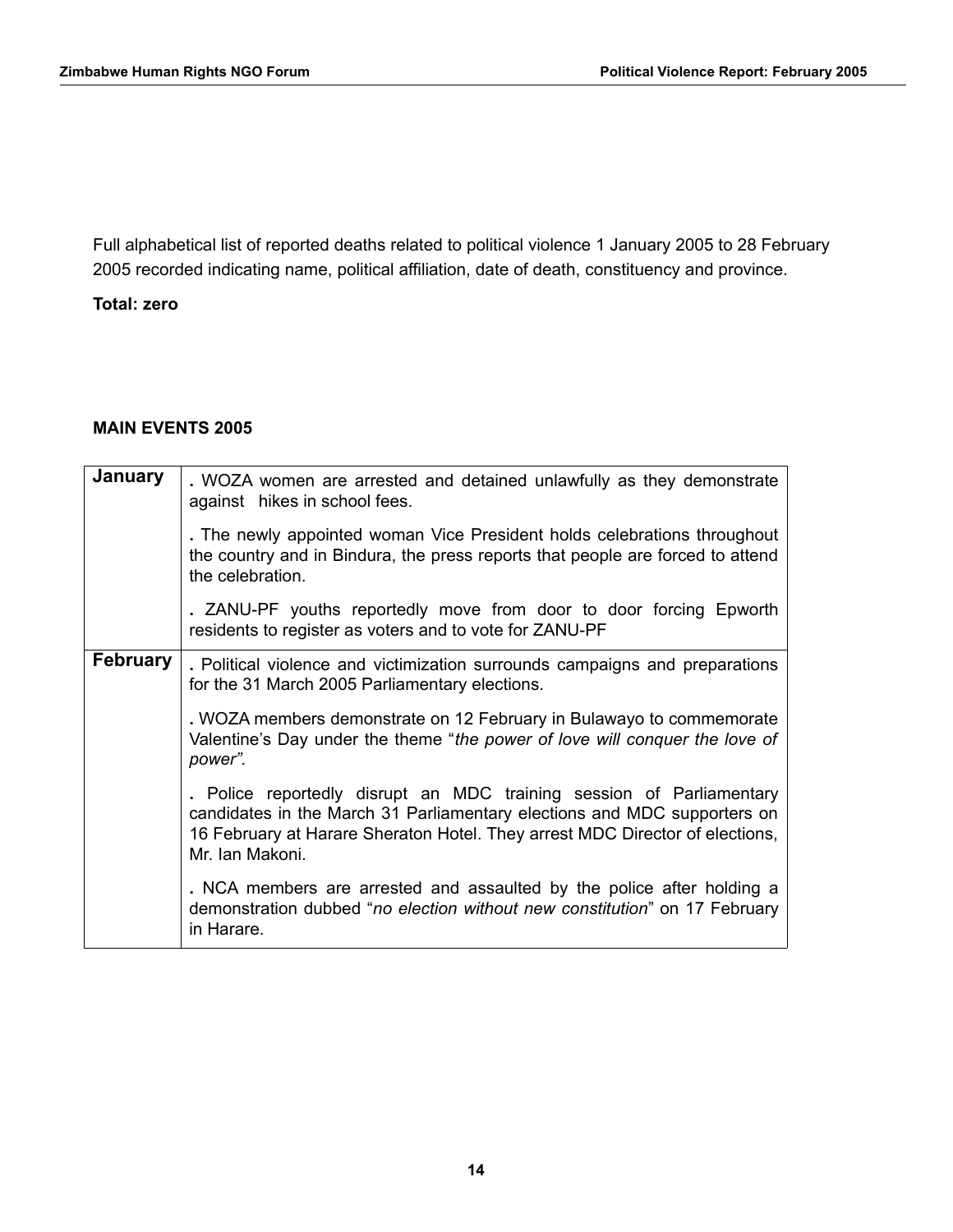#### **Monthly totals of human rights violations from 1 January 2005 to 28 February 2005**

|                                     | <b>January</b> | February       | <b>Total</b>   |
|-------------------------------------|----------------|----------------|----------------|
| <b>Assault</b>                      | 17             | 54             | 71             |
| <b>Abduction/kidnapping</b>         | $\overline{2}$ | 3              | 5              |
| <b>Attempted murder</b>             | $\mathbf 0$    | $\mathbf 0$    | $\mathbf 0$    |
| <b>Death threats</b>                | 1              | $\mathbf 0$    | 1              |
| <b>Disappearance</b>                | 0              | $\overline{0}$ | $\overline{0}$ |
| <b>Displacement</b>                 | 17             | 1              | 18             |
| Freedom of<br>expression/ass/mvt    | 31             | 57             | 88             |
| <b>Murder</b>                       | $\mathbf 0$    | $\overline{0}$ | $\overline{0}$ |
| <b>Political Discrim/vict/intim</b> | 31             | 49             | 80             |
| <b>Property-related</b>             | 0              | $\mathbf 0$    | $\overline{0}$ |
| Rape                                | 0              | $\mathbf 0$    | $\overline{0}$ |
| <b>School closure</b>               | $\mathbf 0$    | $\mathbf 0$    | $\overline{0}$ |
| <b>Torture</b>                      | 1              | 5              | 6              |
| <b>Unlawful arrest</b>              | 8              | 63             | 71             |
| <b>Unlawful detention</b>           | 8              | 63             | 71             |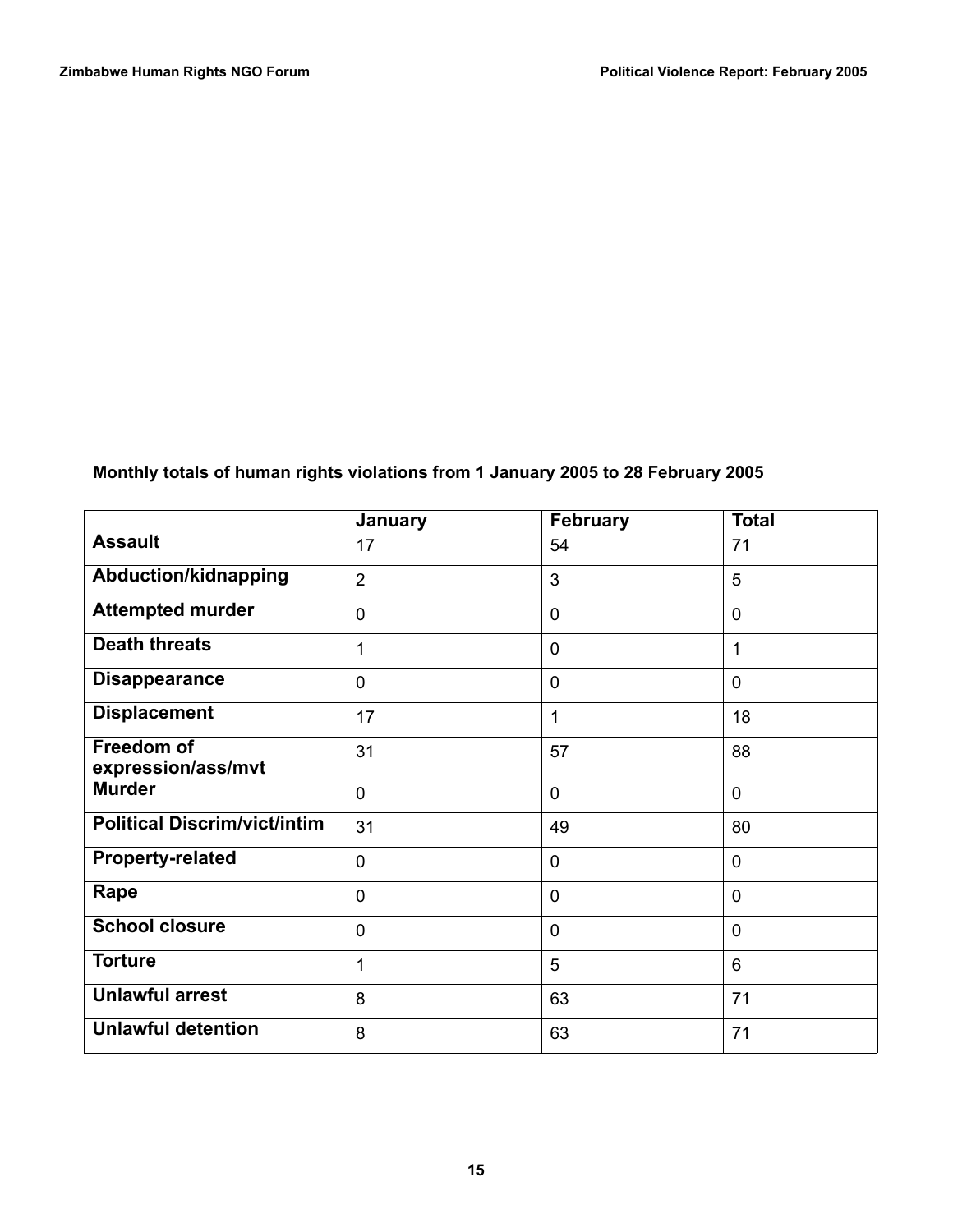## **ADMINISTRATIVE MAP OF ZIMBABWE**